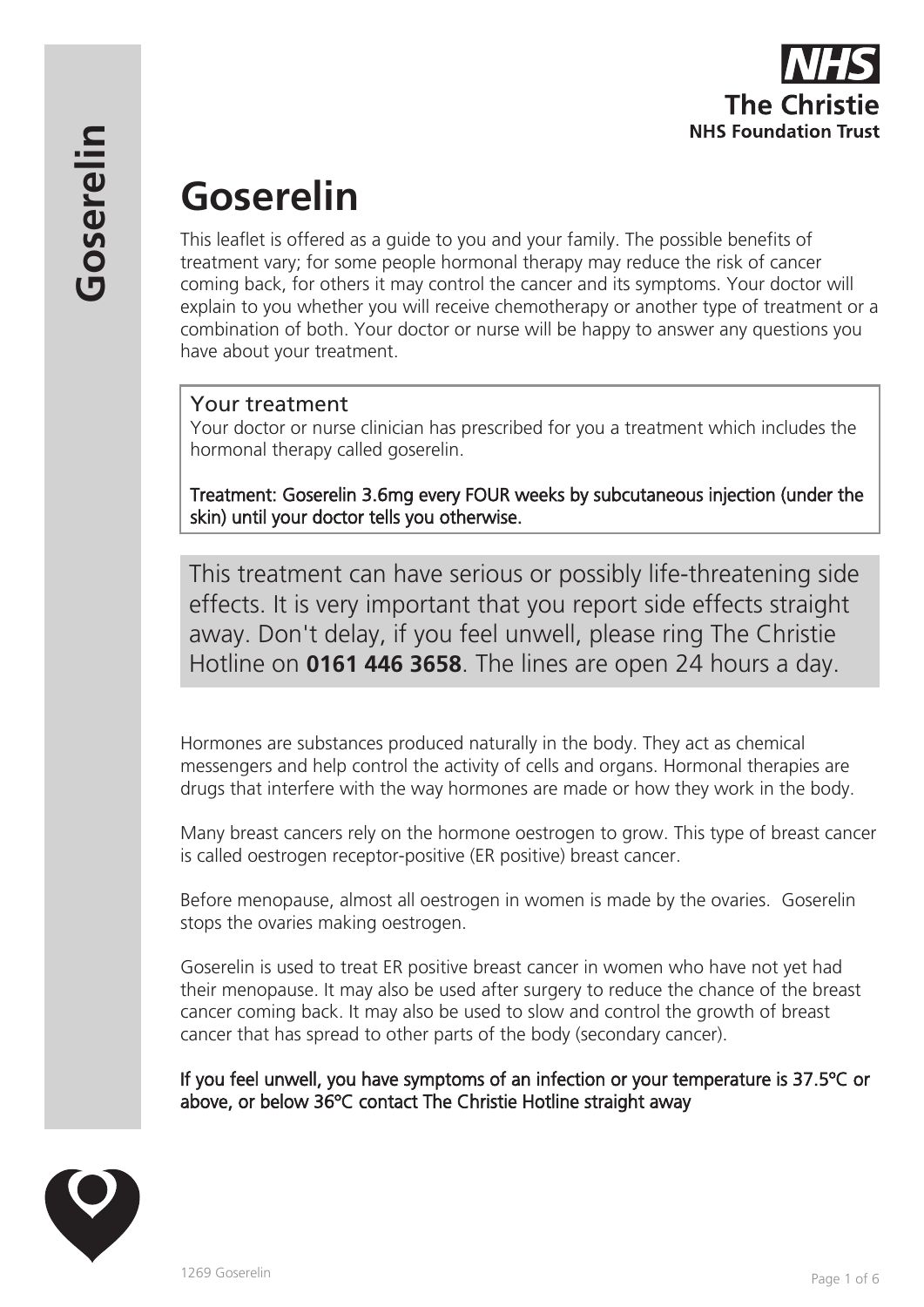# Possible side effects

Hormonal therapy can cause different side effects. Some are more likely to occur than others. Everyone is different and not everyone gets all the side effects. Most side effects are usually temporary, but in some rare cases they can be life-threatening. It is important to tell your hospital doctor or nurse about any side effects so they can be monitored, and where possible, treated.

#### Your oestrogen levels may go up in the first few days or weeks after starting on goserelin. This is temporary but may make symptoms caused by advanced breast cancer worse. Doctors call this tumour flare. If you have any concerns, please speak to your doctor.

# Common side effects (more than 1 in 10)

## • Vaginal bleeding

Some women have vaginal bleeding during the first few weeks of having goserelin. Let your doctor know if this continues. Your periods will usually stop while you are having this treatment. This is an expected effect, and is caused by the lower levels of oestrogen in the body. When you finish goserelin treatment, your periods are likely to start again. Some women, however, do go through their natural menopause during treatment and their periods don't come back. Even if your periods stop, you can still become pregnant. Goserelin is not a contraceptive drug. You need to make sure that you use effective contraception while having goserelin. You can discuss this with your doctor or nurse.

## • Hot flushes

Hot flushes and sweats may occur but do lessen after the first few months. Cutting down on nicotine, alcohol and hot drinks containing caffeine, such as tea and coffee can help. Dress in layers, so you can remove clothes as needed. Natural fabrics, such as cotton may feel more comfortable. If hot flushes are a problem, tell your doctor. Low doses of certain antidepressant drugs can help to reduce flushes.

## • Reduced sex drive

Many women have a lower sex drive during treatment with goserelin. This usually continues for as long as treatment is given. Some women also have vaginal dryness. Lubricating gels can help. These are available from a pharmacist or your doctor can prescribe them. Talk to your doctor or nurse for more information.

## • Skin rash and dry skin

You may get a mild skin rash or dry skin. Tell your doctor or nurse if this happens. It is very important to contact your doctor straightaway if you get a severe skin rash.

## • Hair thinning

Your hair may become thinner while taking goserelin. Your hair will get thicker after treatment finishes.

## • Mood changes

Some women have mood changes, or feel low or depressed when having goserelin. Let your doctor or nurse know if this is a problem, especially if you feel low most of the time or think you may be depressed.

#### • Headaches

Tell your doctor or nurse if you have headaches. They can usually be controlled with painkillers you can buy without a prescription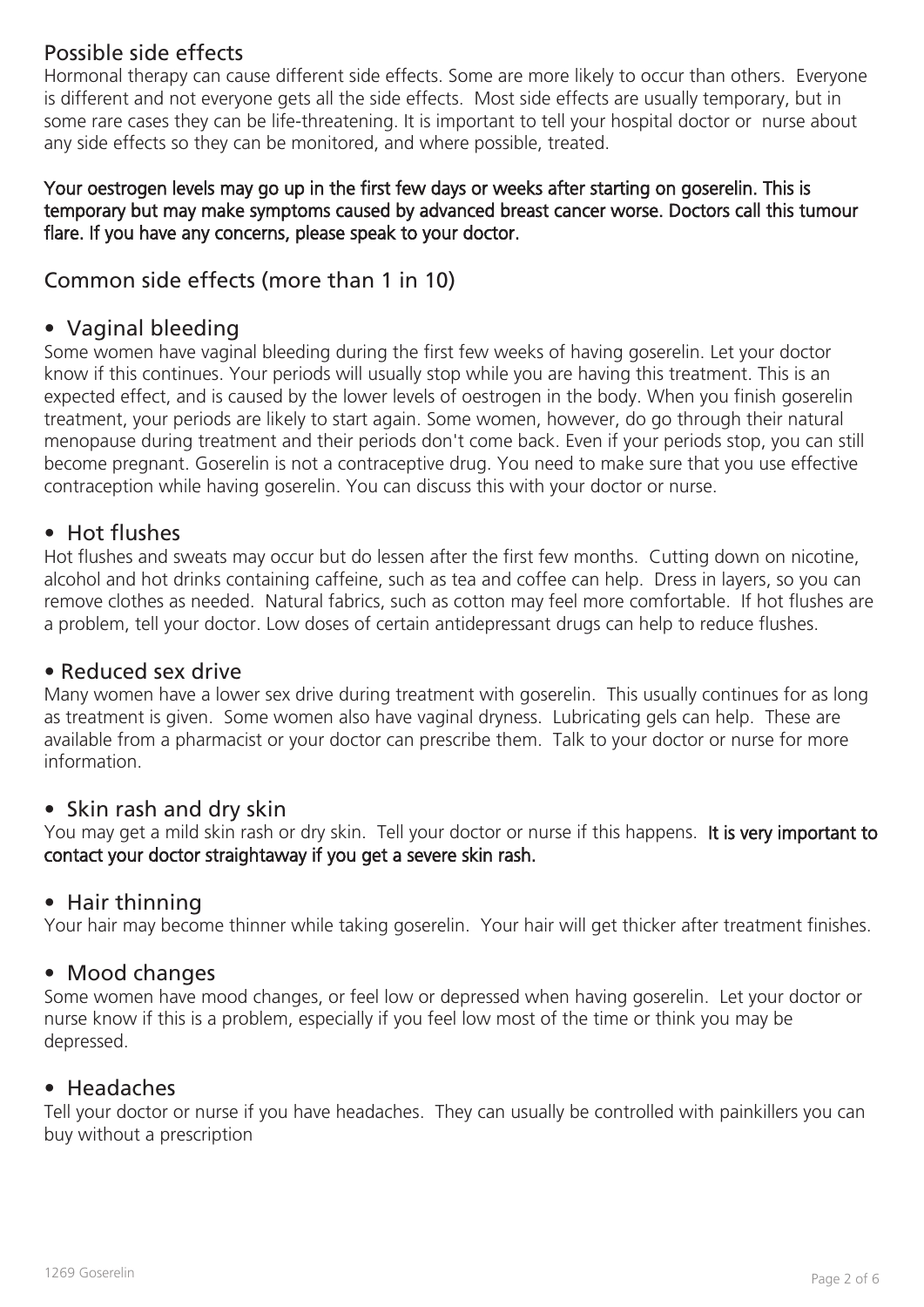# • Joint and muscle pain

You may have pain and stiffness in your joints, and sometimes in your muscles while taking goserelin. Let your doctor or nurse know if this happens. They can prescribe painkillers and give you advice. Being physically active and maintaining a healthy weight can help reduce joint pain and keep your joints flexible.

## • Bone fracture

Taking goserelin for a few years increases your risk of bone thinning, called osteoporosis. This can increase your risk of a broken bone (fracture). You will usually have a bone density scan to check your bone health before and during treatment. If you are at risk of osteoporosis, your doctor may prescribe drugs called bisphosphonates to protect your bones. They will also usually advise you to take calcium and vitamin D supplements. Regular walking, eating a healthy diet, not smoking and sticking to sensible drinking guidelines will also help to strengthen your bones.

# • Tingling in hands and feet

Goserelin may cause changes in sensation in the hands and feet. This is usually mild. Let your doctor or nurse know if you have this.

## • Changes in blood pressure

Goserelin may cause low or high blood pressure. Tell your doctor or nurse if you have ever had any problems with your blood pressure. Let them know if you feel dizzy or have any headaches.

# Uncommon side effects

### • High calcium levels

If you have breast cancer that has spread to the bones, goserelin can cause high calcium levels in the blood (hypercalcaemia). If your calcium is high, you may feel sick or be sick (vomit), be very thirsty, constipated, or sometimes, confused. If you have any of these symptoms, let your doctor know straightaway so they can treat it.

## • Chest tightness or pain

If you notice changes to your heartbeat, such as it speeding up, let your doctor know. If you have pain or tightness in your chest, or feel breathless at any time during or after treatment, see a doctor straightaway.

#### Sex, contraception & fertility Protecting your partner and contraception:

 We recommend that you or your partner use a condom during sexual intercourse while you are receiving this treatment. If you suspect that you may be pregnant please tell your doctor immediately.

Your doctor will advise you not to become pregnant when you are having goserelin. This is because goserelin may harm a developing baby. For women it is important to use an effective, non-hormonal form of contraception during treatment and for a few months after it finishes. Even if your periods have stopped or are irregular, you still need to use contraception. Your doctor or nurse can tell you more about this.

#### Fertility:

This treatment may affect your ability to have children. Your doctor or nurse should have discussed this with you. If not, please ask them before you start treatment.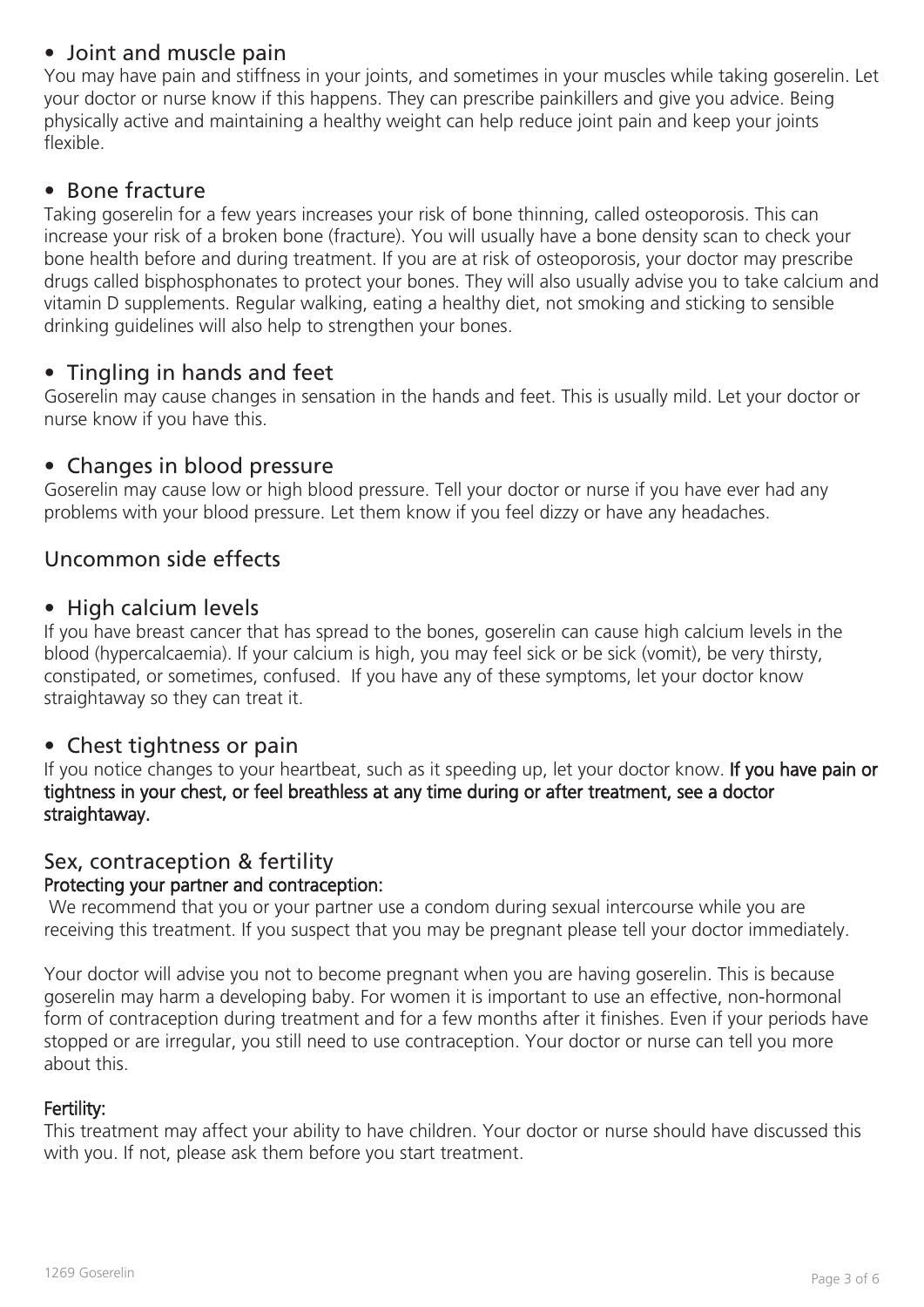## Late side effects

Some side effects may become evident only after a number of years. In reaching any decision with you about treatment, the potential benefit you receive from treatment will be weighed against the risks of serious long term side effects to the heart, lungs, kidneys and bone marrow. With some drugs there is also a small but definite risk of developing another cancer. If any of these problems specifically applies to you, the doctor will discuss these with you and note this on your consent form.

# **Contacts**

If you have any general questions or concerns about your treatment, please ring the area where you are having treatment:

- Administration enquiries 0161 918 7606/7610
- Chemotherapy nurse 0161 918 7171

For advice ring The Christie Hotline on 0161 446 3658 (24 hours).

Your consultant is: ..................................................................................................

Your hospital number is: ........................................................................................

Your key worker is: ................................................................................................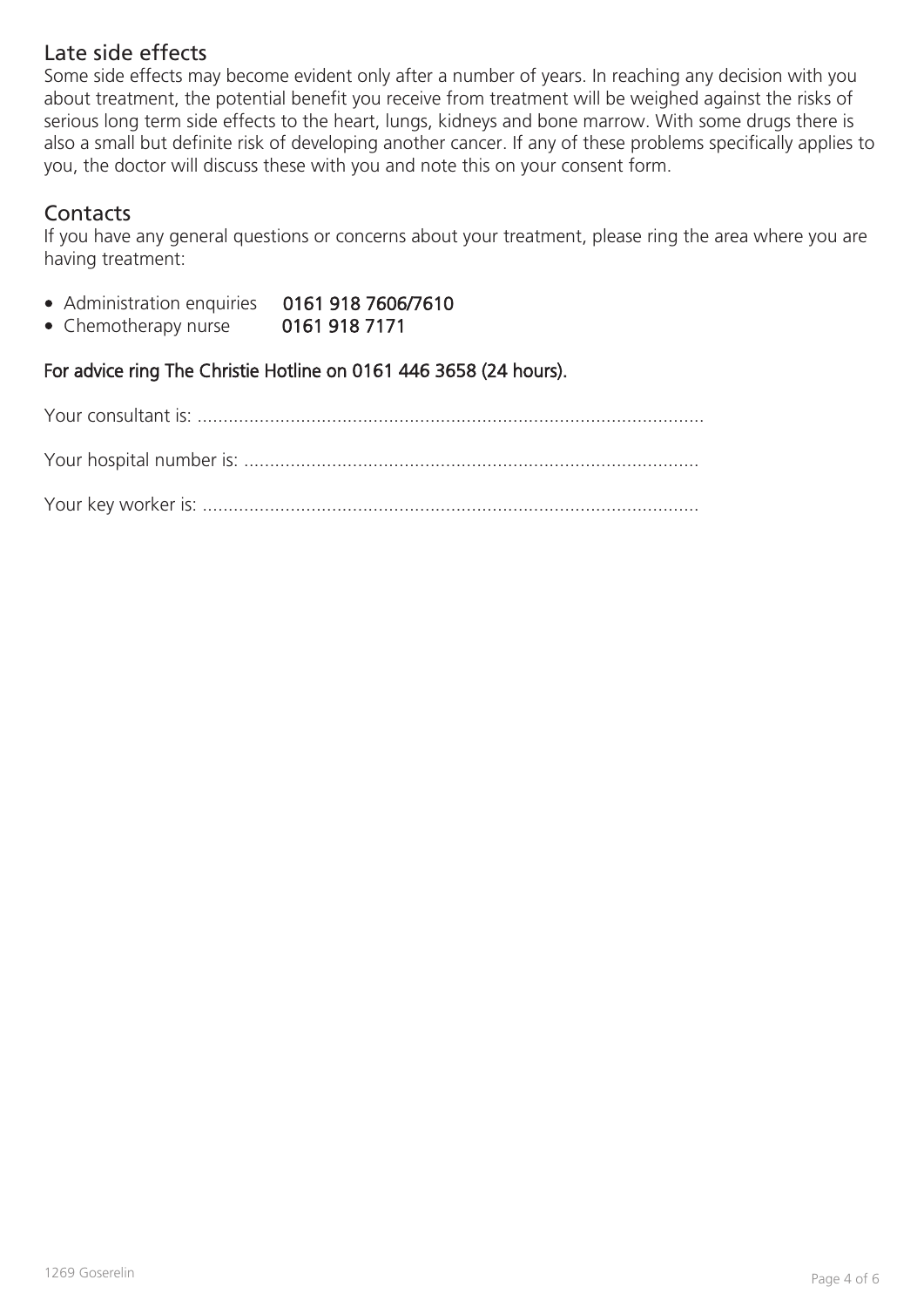Notes: